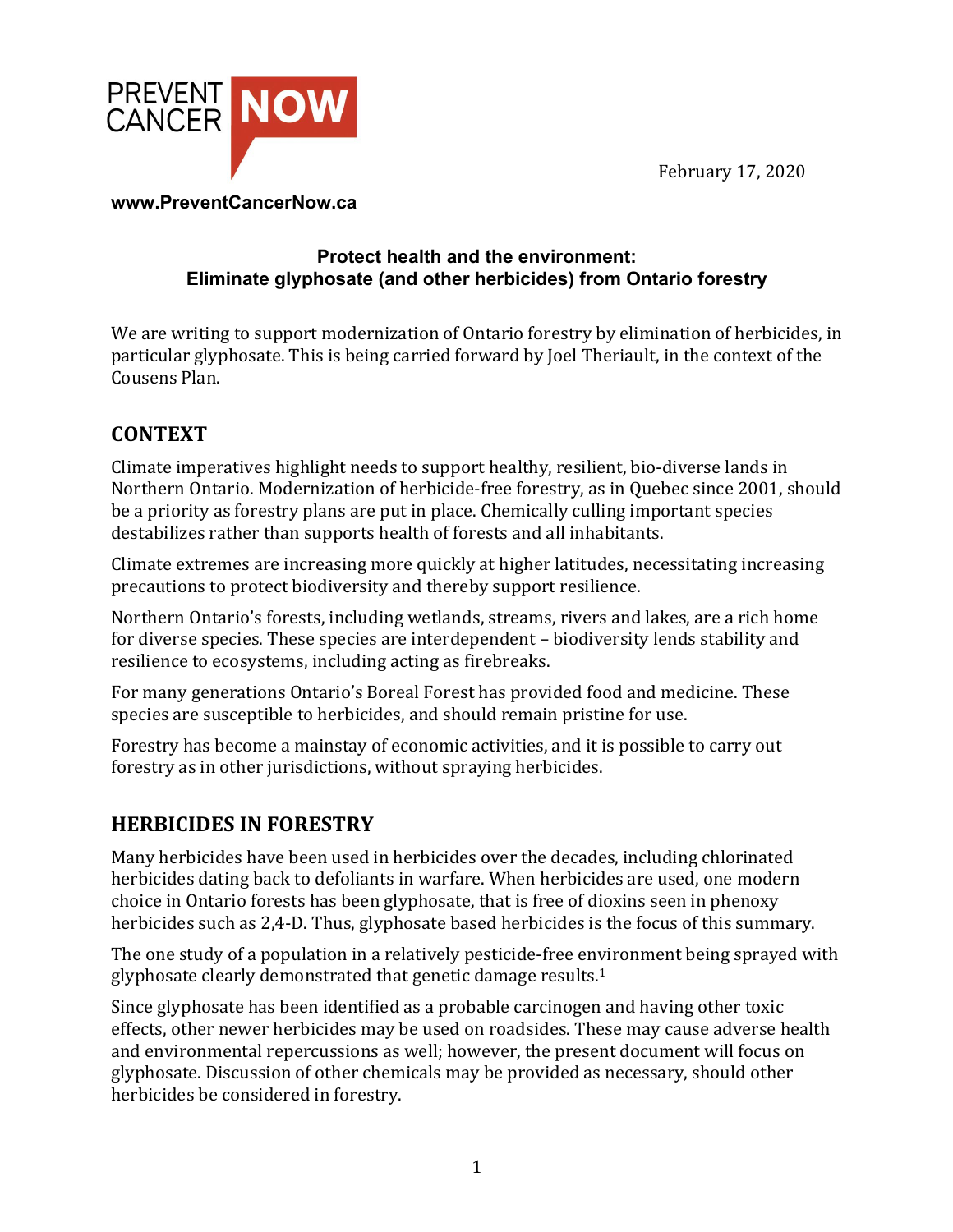## **GLYPHOSATE**

## **Chemistry**

Glyphosate is a small molecule, that is highly bioactive. It has been patented as a broadspectrum herbicide, an antibiotic, and a chelator (having the capability to mobilize metals into water, making toxic elements such as cadmium, lead and mercury available to plants and other species in the environment). Effects of this remarkable chemical can thus be wide-ranging.

# **Chemical effects and implications**

### *Antimicrobial Effects on the Microbiome*

The myriad microbes in the intestine include species that are more or less beneficial, and this microbiome directly impacts health. Intestinal microbiota digest food, manufacture essential nutrients, modulate the immune system and affect the nervous system. This all may be affected by glyphosate as well as other toxic and beneficial exposures.<sup>2</sup>

Glyphosate has been reported to disrupt the microbiome of birds, $3$  rodents, $4,5,6$  and honey bees.<sup>7</sup> On the other hand, removal of glyphosate from the diet may relieve intestinal dysbiosis, because some beneficial bacteria are susceptible, while pathogenic *Clostridia* and Salmonella strains are resistant.<sup>2</sup> [There is only anecdotal evidence of improvement of IBD in humans with food from countries where glyphosate is restricted, or with change to an organic diet; fecal transplants may provide relief.]

Inflammatory bowel disease (IBD) can result from intestinal dysbiosis, and Canada's children under six years of age are unfortunately among the top sufferers in the world, with IBD increasing  $7\%$  per year.<sup>8</sup> It is probably not unrelated, that colorectal cancer is increasing at 6-7% per year in Canadian adolescents and young adults.<sup>9,10</sup> These astounding increases in life-changing and life-limiting conditions in the young require broad-based precautionary approaches, including avoidance of glyphosate in food, water and air.

The soil microbiome may also be affected, with reports of increased fungal disease species including *Fusarium* (toxic black mould that can rot plants, and render grains and other foods highly hazardous).<sup>11,12</sup> Productivity of nutritious plants and the health benefits versus risks of foods are thus affected by glyphosate. This could also apply to berries and other edible plants that survive or recolonize following glyphosate spraying of logged lands.

### *Fertility and Birth Outcomes*

Exposure to glyphosate during pregnancy may shorten gestation.

An early (2001) Health Canada led study found preliminary evidence of increased risk of spontaneous abortion with glyphosate exposure.<sup>13</sup> In 2018, a California study replicated association of exposures to glyphosate applications with increased risk of pre-term birth (particularly of females), $14$  and in an Indiana cohort a strong association was reported between urinary glyphosate levels (a better indicator of exposure) and shortened pregnancy.15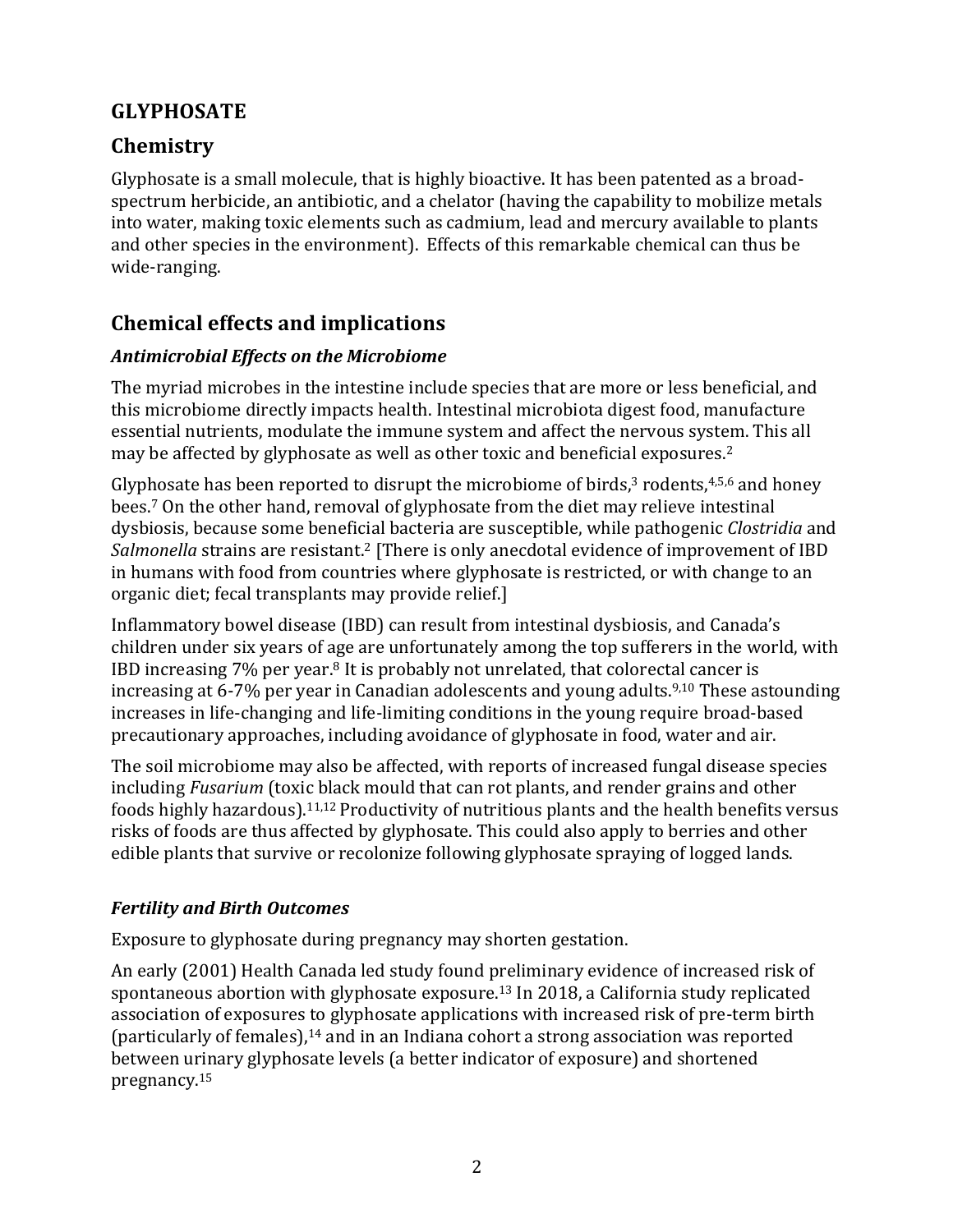### *Hormone-like Activities (Endocrine disruption)*

One of the potential reasons behind glyphosate effects on gestation, and a sex-linked specificity, is that it affects hormone activities. Laboratory studies have been varied, with early demonstration of glyphosate-induced growth of human breast cancer cells,<sup>16</sup> with some demonstrations of glyphosate (but not adjuvants) exerting indirect effects on hormone activities affecting the gonodal  $(sex\text{-linked})^{17}$  and thyroid axes.

A detailed animal study pin-pointed the importance of timing, with early life exposures being particular important in disruption of thyroid signalling and normal metabolism.<sup>18</sup> Early life exposures are well known to potentially alter the trajectory of physical and intellectual development throughout life.

### *Does Glyphosate Cause Cancer?*

Yes, according to independent scientists and U.S. courts; no, according to most regulators.

The World Health Organization's (WHO) International Agency for Research on Cancer  $(IARC)$  found in 2015 that glyphosate is a category 2A probable carcinogen, based on: *sufficient* evidence of carcinogenicity in animals, *limited* evidence of carcinogenicity in humans and *strong* evidence for two carcinogenic mechanisms.<sup>19</sup> This led to retrenching by the European and American regulatory assessors, despite serious gaps in data that was included and other deficiencies in evaluations. This was in turn thoroughly disputed by 94 prominent scientists, including Canadian expertise in epidemiology, occupational and public health, in a commentary published the Journal of Epidemiology and Community Health. 20

Regulatory bodies such as Health Canada's Pest Management Regulatory Agency (PMRA) rely largely upon confidential (not available to IARC), industry sponsored and supplied studies, to determine with there is a health effect that is both "established" and "adverse." No major regulatory body has concluded that glyphosate is a carcinogen. As discussed by Benbrook, this is in part because IARC and regulatory bodies consider very different bodies of evidence, and in part because occupational risks trigger requirements for protective gear, rather than decreased use. $21$ 

*Prevent Cancer Now* was among several that objected to the PMRA re-registration of glyphosate. After a year and a half the PMRA summarily dismissed all objections, with no citations of science - not even relevant studies that had been published in the intervening time. An appeal by *Safe Food Matters* is before the courts, while banning of glyphosate in some European jurisdictions may trigger another review.

The U.S. Agency for Toxic Substances and Disease Registry is a non-regulatory federal public health agency of the U.S. Department of Health and Human Services. In April 2019 the ATSDR published a Toxicological Profile for Glyphosate, and its 257 pages contain the most comprehensive publicly available review regarding glyphosate.<sup>22</sup> In the current U.S. political climate one might speculate that had this report stated that glyphosate causes cancer it would not have been published. Nevertheless, meta-analyses clearly indicate that glyphosate is significantly linked to increased risk of non-Hodgkin's lymphoma (Figure 2-4; p 86; pdf p 99) and increased risk of multiple myeloma (Figure 2-5; p 87; pdf p 100).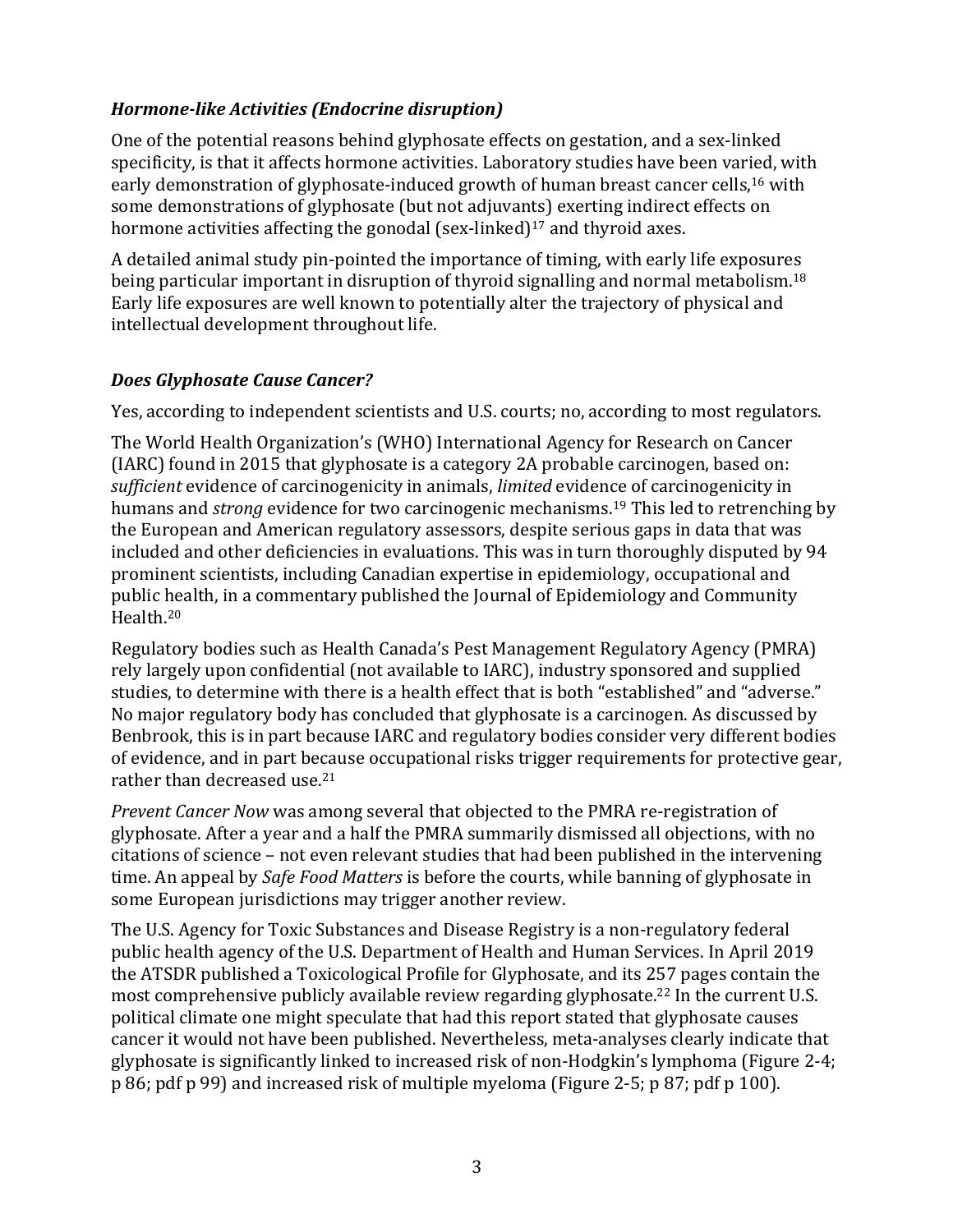The California law firm Baum Hedlund Arestei Goldman has so far won several law suits against Monsanto/Bayer, in fayour of individuals who developed lymphoma following repeated application of glyphosate-based herbicides (Roundup). This firm hosts an enormous repository of scientific documents as well as EPA/industry communications showing prior knowledge that glyphosate causes cancer, and collusion to achieve and maintain registration of glyphosate. https://www.baumhedlundlaw.com/toxic-tortlaw/monsanto-roundup-lawsuit/monsanto-secret-documents/ High awards were in part because of Monsanto's prior knowledge of the hazards of glyphosate. It is to be considered whether with this knowledge, any parties to further use of glyphosate might be culpable. U.S. class actions are now being settled.

### *Chelation*

In Ontario, consumption guidelines recommend limiting exposure to toxic chemicals including mercury from fish (originating from chlor-alkali plants associated with old pulp mills, methylmercury forms in sediments then is absorbed by fish from the water and food) and cadmium from ungulates (organ meat of deer and moose; cadmium can accumulate from soils in particular browse plants such as willow and poplar). Theoretically, glyphosate may alter mobility, movement into water and uptake by plants, of toxic metals in soils such as mercury, cadmium and lead. Thus, not only does glyphosate kill food for wildlife, it may contribute to higher levels of toxic elements in surviving organisms.

### *Public and Occupational Health*

Given that glyphosate has been the most-used herbicide in Canada for decades, it is surprising that we have no federal data on the body burden of this chemical. Canada's flagship study, the Canadian Health Measures Survey, is slated to report on glyphosate in 2025. Without exposure data, it is impossible to relate changes in public health to chemicals in air, water and food.

Successful U.S. litigation has brought awards of millions of dollars for professional applicators. In the context of forestry, it is important also to consider liabilities connected with long term health of those who are carrying out spraying on foot, by truck and by plane, as well as tree planters working on sprayed territories.

### **ABOUT US**

Prevent Cancer Now is a volunteer civil society organization of scientists, medical practitioners, other professionals and concerned citizens, working to stop cancer before it starts. We carry out public education, conduct scientific analyses, participate in public consultations, and partner with others to further science-based decisions and laws.

Sincerely,

Meg Sears PhD, Chair, Prevent Cancer Now email: meg@preventcancernow.ca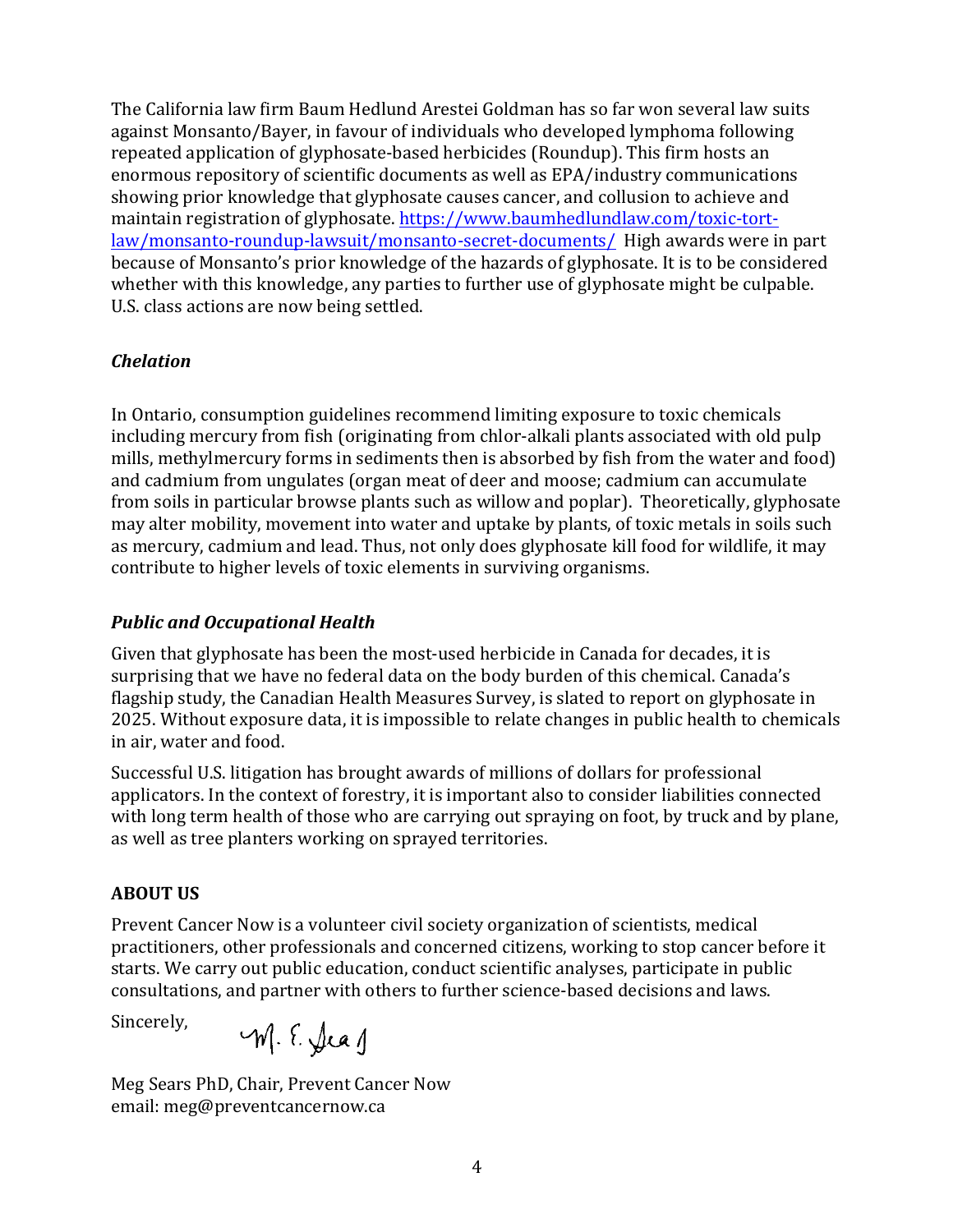#### **REFERENCES**

- 1. Paz-y-Miño C, Sánchez ME, Arévalo M, Muñoz MJ, Witte T, De-la-Carrera GO, et al. Evaluation of DNA damage in an Ecuadorian population exposed to glyphosate. Genetics and Molecular Biology. 2007 Mar [cited  $2017$  Jul  $26$ ];30(2):456–60. Available from: http://www.scielo.br/scielo.php?script=sci\_abstract&pid=S1415- 47572007000300026&lng=en&nrm=iso&tlng=pt
- 2. Rueda-Ruzafa L, Cruz F, Roman P, Cardona D. Gut microbiota and neurological effects of glyphosate. NeuroToxicology . 2019 Dec 1 [cited 2020 Feb 16];75:1-8. Available from: http://www.sciencedirect.com/science/article/pii/S0161813X19300816
- 3. Shehata AA, Schrödl W, Aldin AlaaA, Hafez HM, Krüger M. The Effect of Glyphosate on Potential Pathogens and Beneficial Members of Poultry Microbiota In Vitro. Curr Microbiol. 2013 Apr 1 [cited 2020 Feb 16];66(4):350-8. Available from: https://doi.org/10.1007/s00284-012-0277-2
- 4. Mesnage R, Teixeira M, Mandrioli D, Falcioni L, Ducarmon QR, Zwittink RD, et al. Shotgun metagenomics and metabolomics reveal glyphosate alters the gut microbiome of Sprague-Dawley rats by inhibiting the shikimate pathway. bioRxiv. 2019 Dec 11 [cited 2019 Dec 16];870105. Available from: https://www.biorxiv.org/content/10.1101/870105v1
- 5. Mao Q, Manservisi F, Panzacchi S, Mandrioli D, Menghetti I, Vornoli A, et al. The Ramazzini Institute 13-week pilot study on glyphosate and Roundup administered at humanequivalent dose to Sprague Dawley rats: effects on the microbiome. Environmental Health. 2018 May 29 [cited 2018 Jun 10];17:50. Available from: https://doi.org/10.1186/s12940-018-0394-x
- 6. Aitbali Y, Ba-M'hamed S, Elhidar N, Nafis A, Soraa N, Bennis M. Glyphosate based- herbicide exposure affects gut microbiota, anxiety and depression-like behaviors in mice. Neurotoxicology and Teratology . 2018 May 1 [cited 2018 Nov 16];67:44–9. Available from: http://www.sciencedirect.com/science/article/pii/S0892036218300254
- 7. Motta EVS, Raymann K, Moran NA. Glyphosate perturbs the gut microbiota of honey bees. PNAS . 2018 Sep 19 [cited 2018 Sep 24];201803880. Available from: http://www.pnas.org/content/early/2018/09/18/1803880115
- 8. Benchimol EI, Bernstein CN, Bitton A, Carroll MW, Singh H, Otley AR, et al. Trends in Epidemiology of Pediatric Inflammatory Bowel Disease in Canada: Distributed Network Analysis of Multiple Population-Based Provincial Health Administrative Databases. Am J Gastroenterol . 2017 Jul [cited 2017 Aug 6];112(7):1120-34. Available from: http://www.nature.com/ajg/journal/v112/n7/full/ajg201797a.html
- 9. Patel P, De P. Trends in colorectal cancer incidence and related lifestyle risk factors in 15-49-year-olds in Canada, 1969-2010. Cancer Epidemiology . 2016 Jun 1 [cited 2017 Dec 5];42(Supplement C):90-100. Available from: http://www.sciencedirect.com/science/article/pii/S1877782116300340
- 10. Brenner DR, Heer E, Sutherland RL, Ruan Y, Tinmouth J, Heitman SJ, et al. National Trends in Colorectal Cancer Incidence Among Older and Younger Adults in Canada. JAMA Netw Open. 2019 Jul 3 [cited 2019 Aug 1];2(7):e198090-e198090. Available from: http://jamanetwork.com/journals/jamanetworkopen/fullarticle/2740066
- 11. Levesque CA, Rahe JE, Eaves DM. Effects of glyphosate on Fusarium spp.: its influence on root colonization of weeds, propagule density in the soil, and crop emergence. Canadian